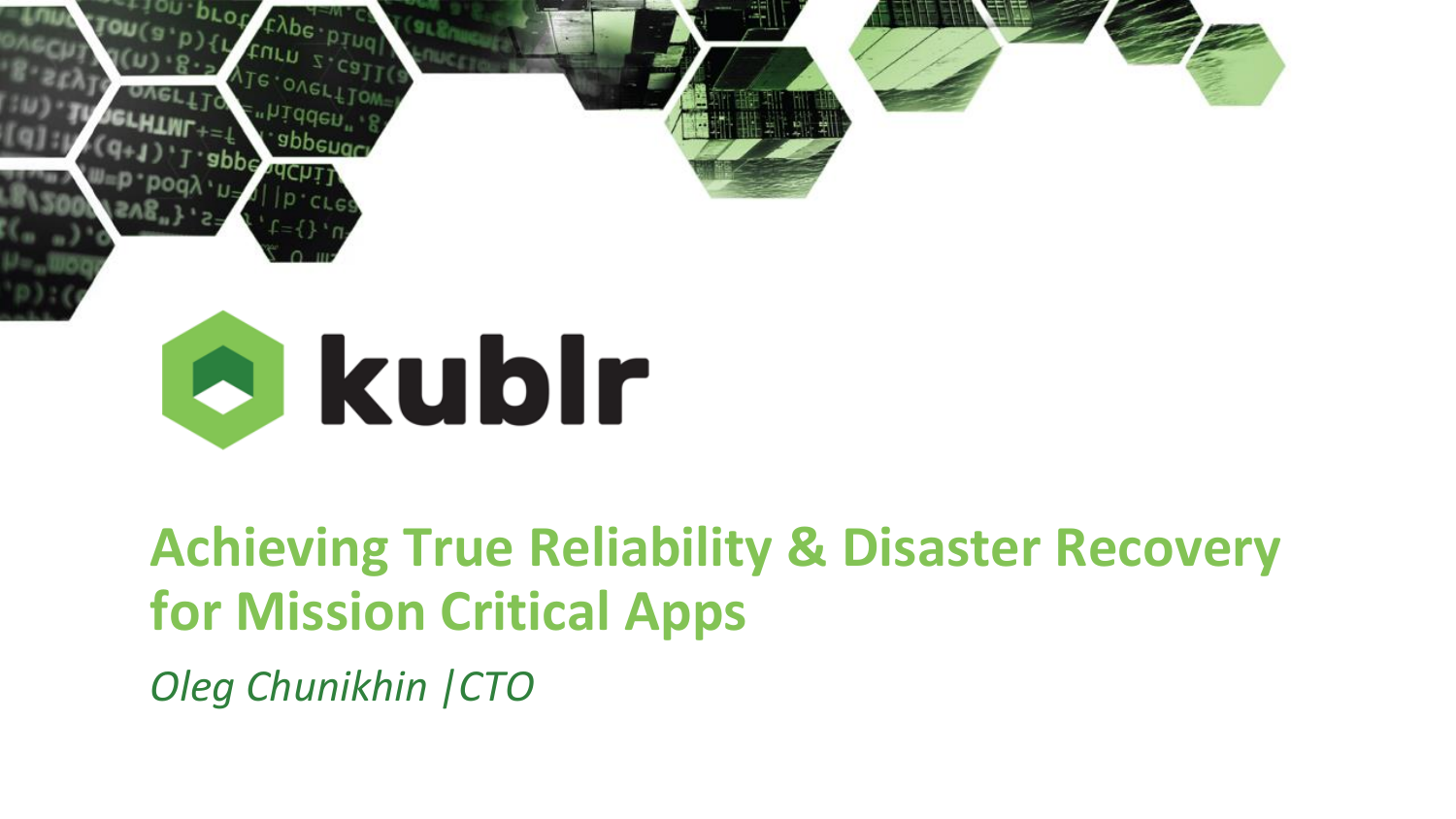## **Introductions**



#### **Oleg Chunikhin CTO, Kublr**

- ◆ 20+ years in software architecture & development
- ✔ Working w/ Kubernetes **since its release** in 2015
- ✔ **CTO at Kublr**—an enterprise ready container management platform
- ✔ Twitter **@olgch; @kublr**

#### Like what you hear? Tweet at us!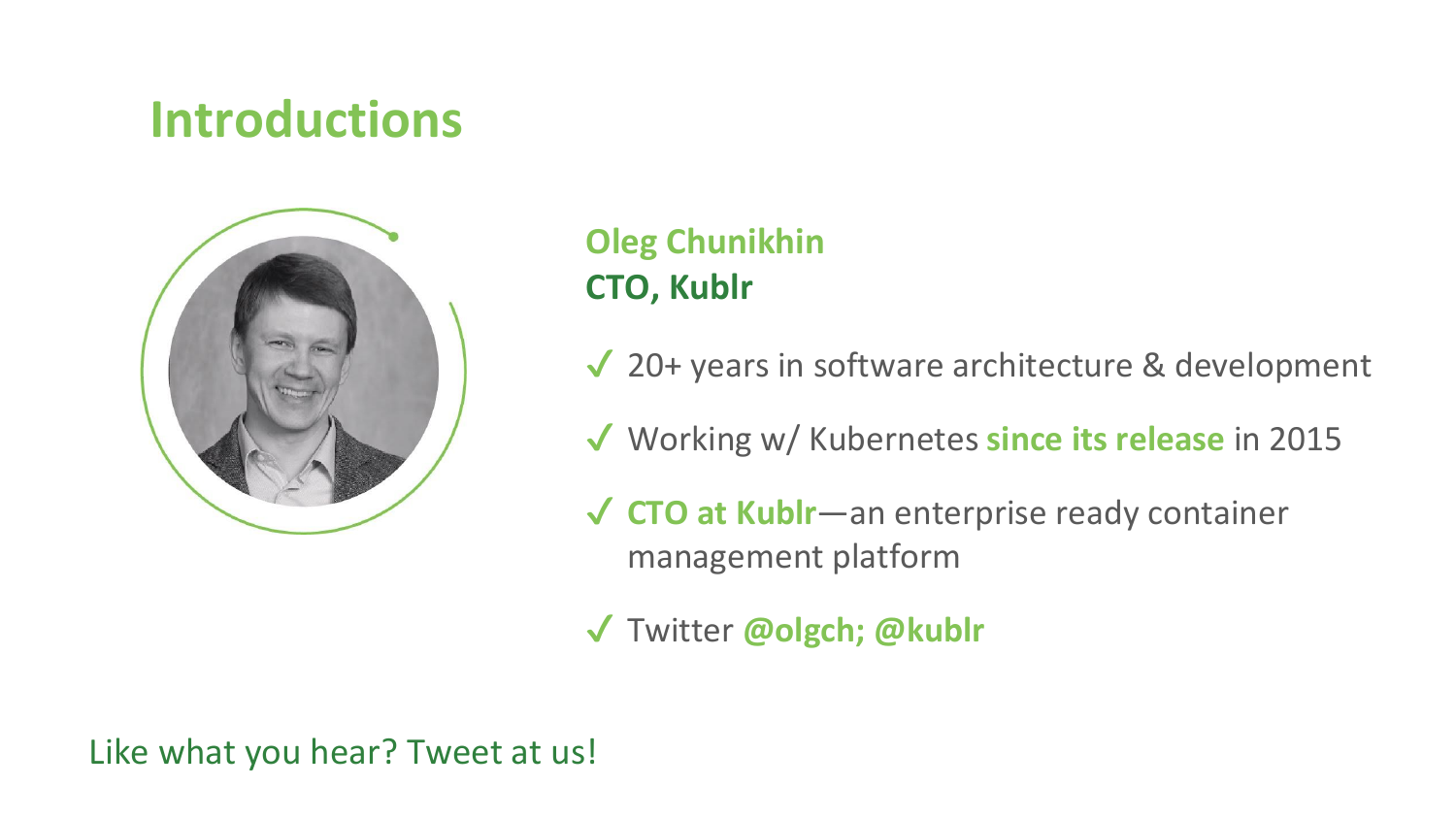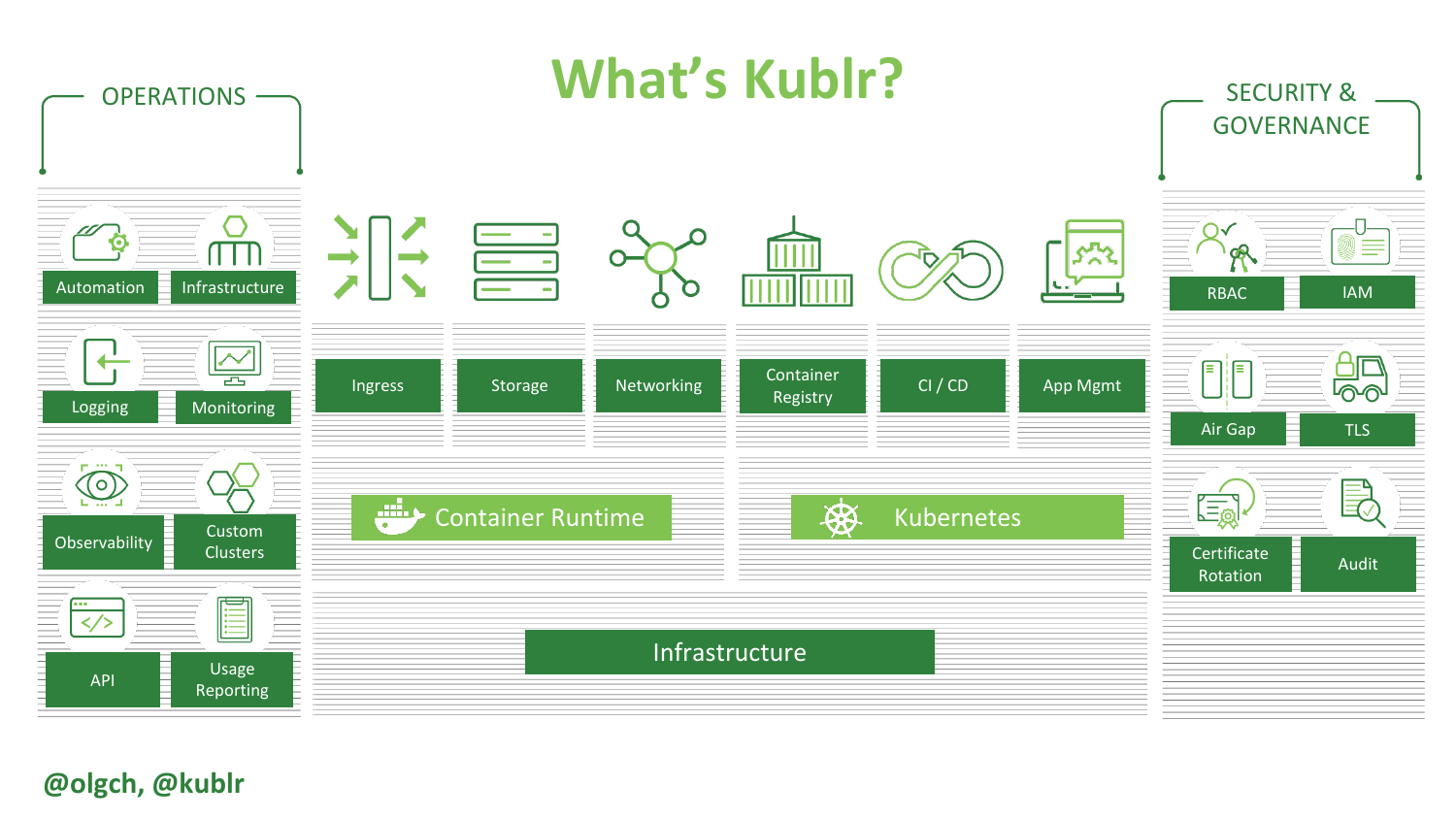

## **Building a Reliable System with Kubernetes**

- Day 1: trivial, K8S will restart my pod!
- **Day 30:** this is not so simple...
- What Kubernetes does, can, and doesn't do
- **Full stack reliability:** tools and approaches

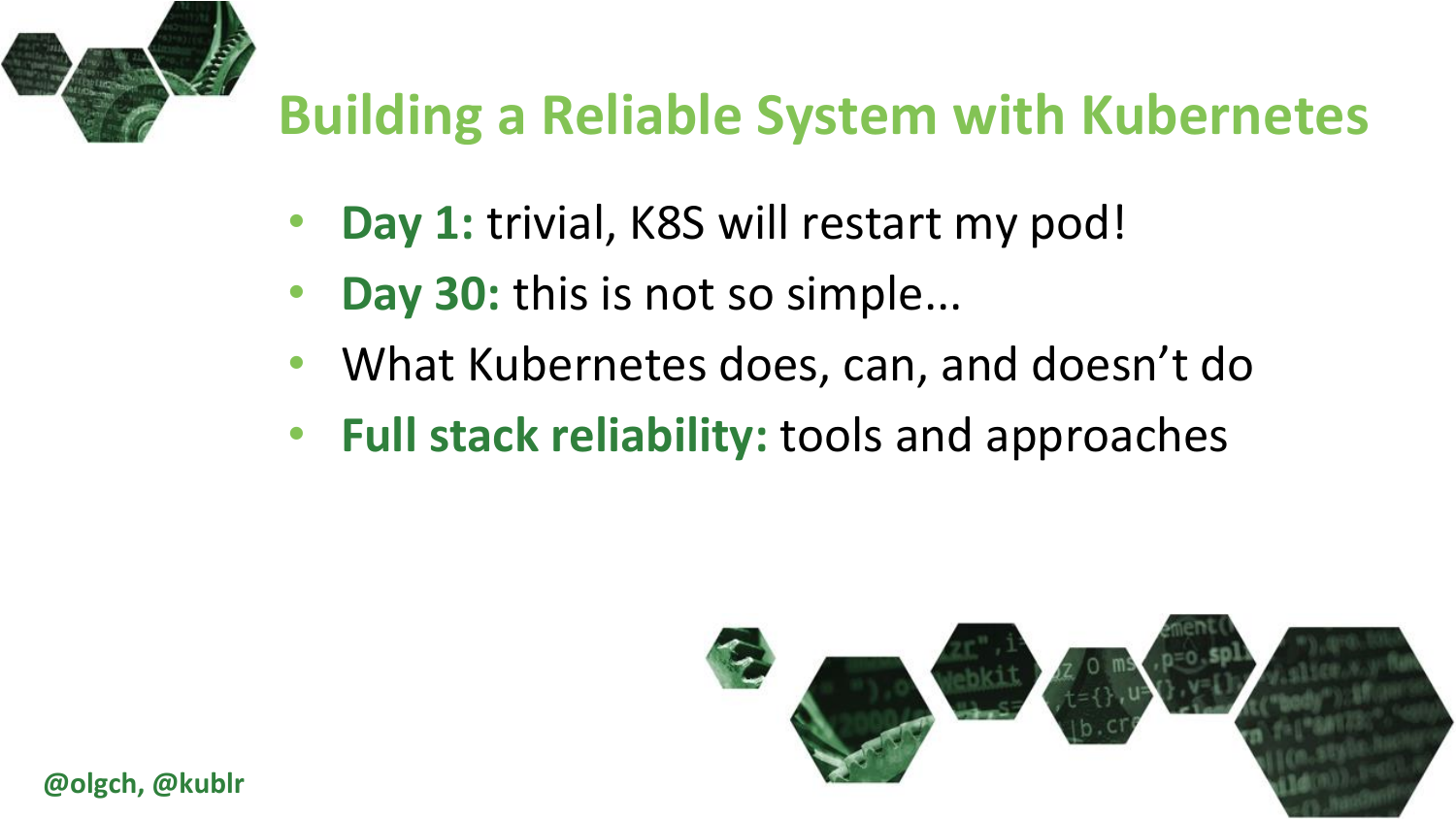## **K8S Architecture Refresher: Components**



The master, agent, etcd, API, overlay network, and DNS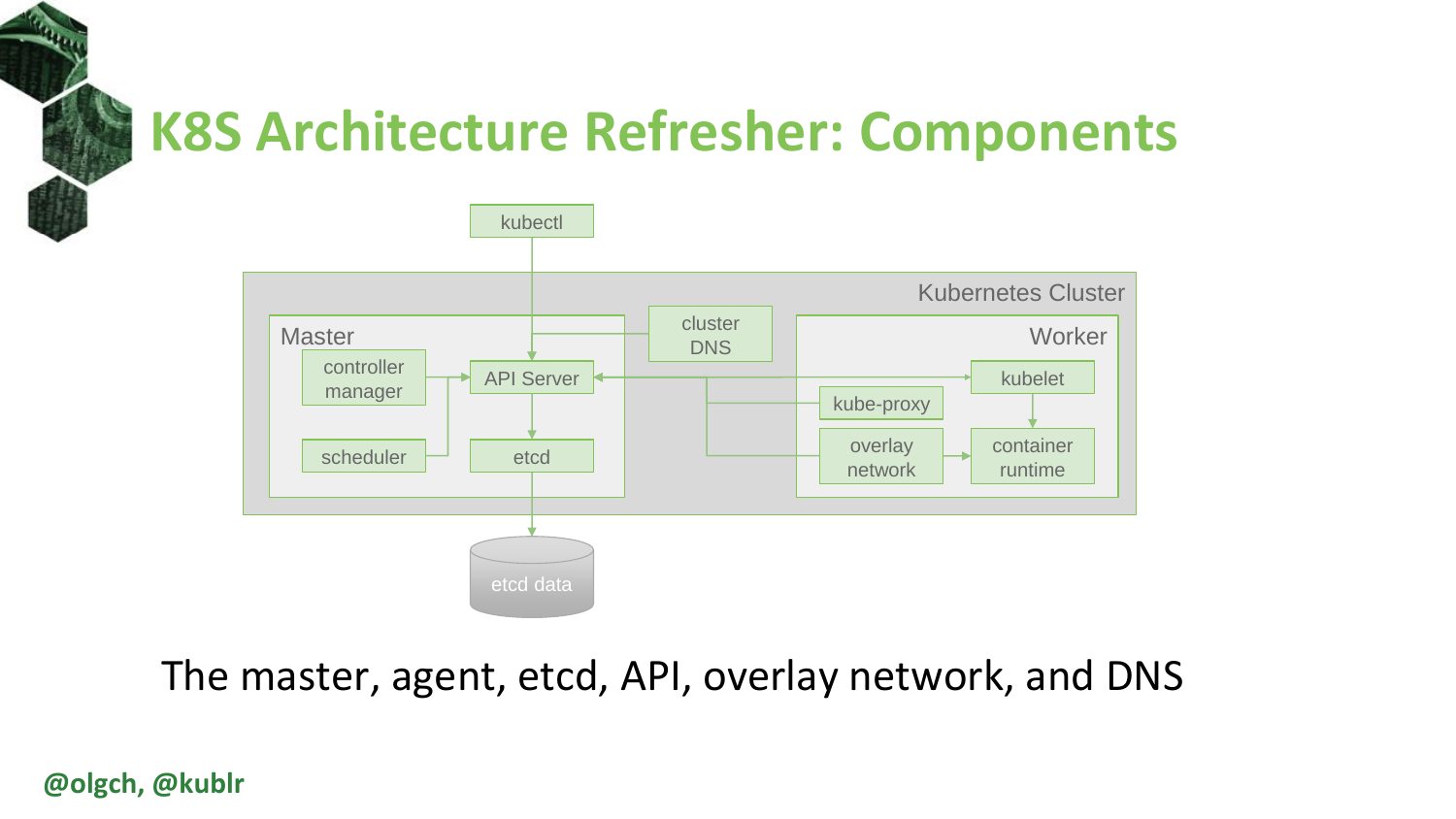## **K8S Architecture Refresher: API Objects**



#### Nodes, pods, services, and persistent volumes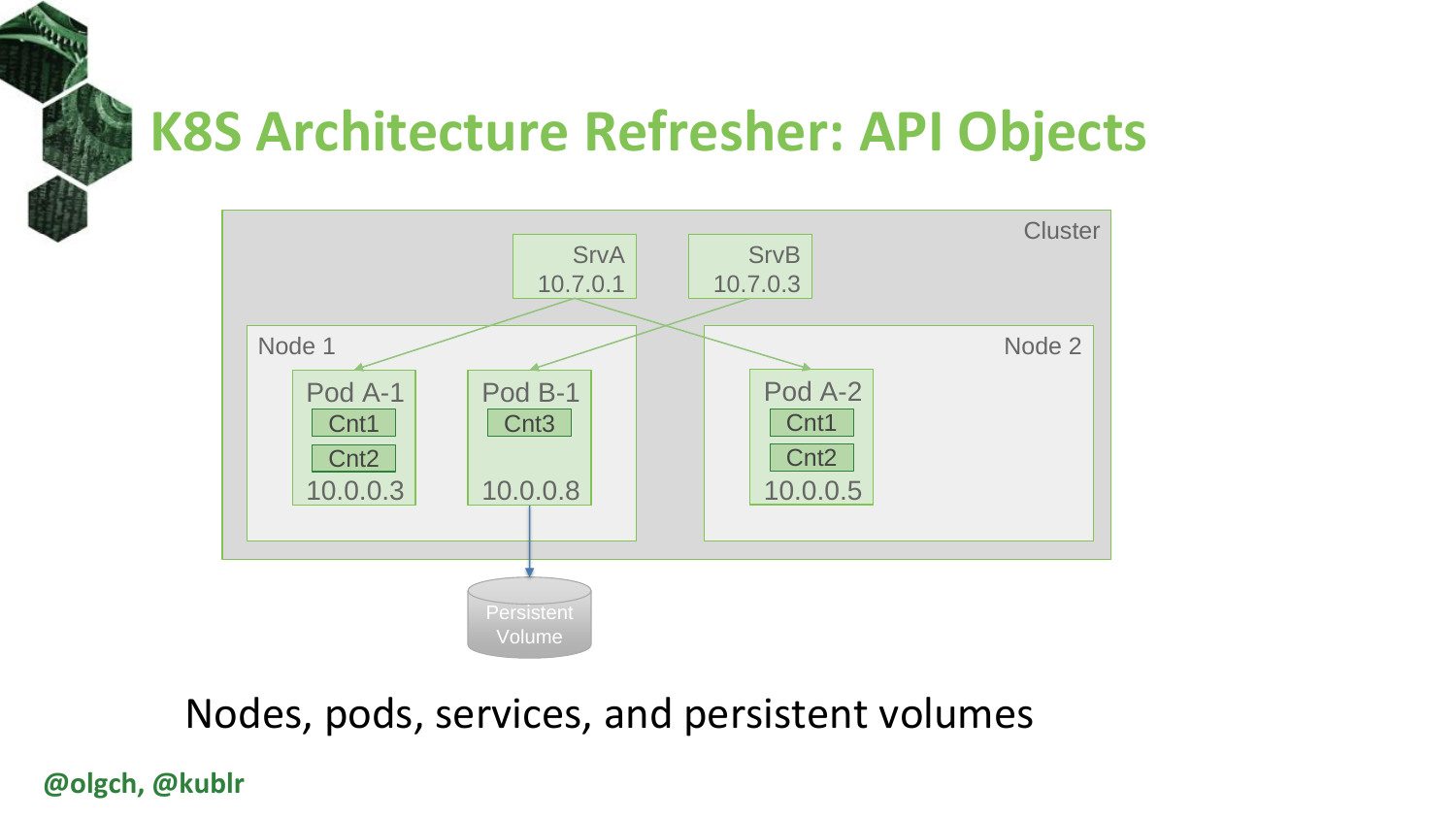## **K8S Reliability Tools: Probes & Controllers**

#### **Pod Probes**

Liveness and readiness check

• TCP, HTTP(S), exec

#### **Controllers**

ReplicaSet

- Maintain specific number of identical replicas
- Deployment
- ReplicaSet + update strategy, rolling update
- **StatefulSet**
- Deployment + replica identity, persistent volume stability DaemonSet
- Maintain identical replicas on each node (of a specified set) **Operators**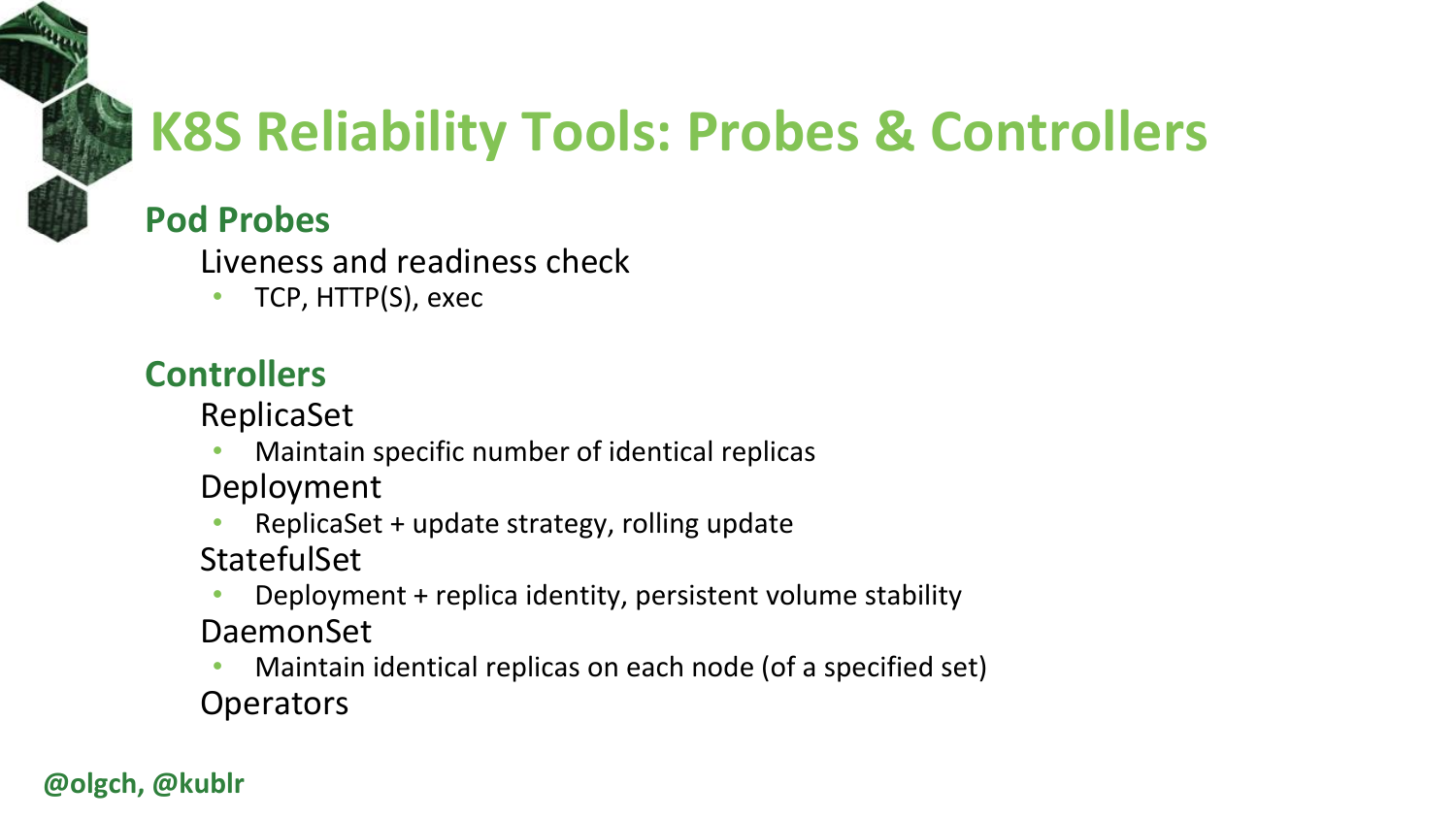## **K8S Reliability Tools: Resources & Scheduling**

- Resource framework
	- Standard: CPU, memory, disk
	- Custom: GPU, FPGA, etc.
- Requests and limits
- Kube and system reservations
	- no swap
- Pod eviction and disruption budget (resource starving)
- Pod priority and preemption (critical pods)
- Affinity, anti-affinity, node selectors & matchers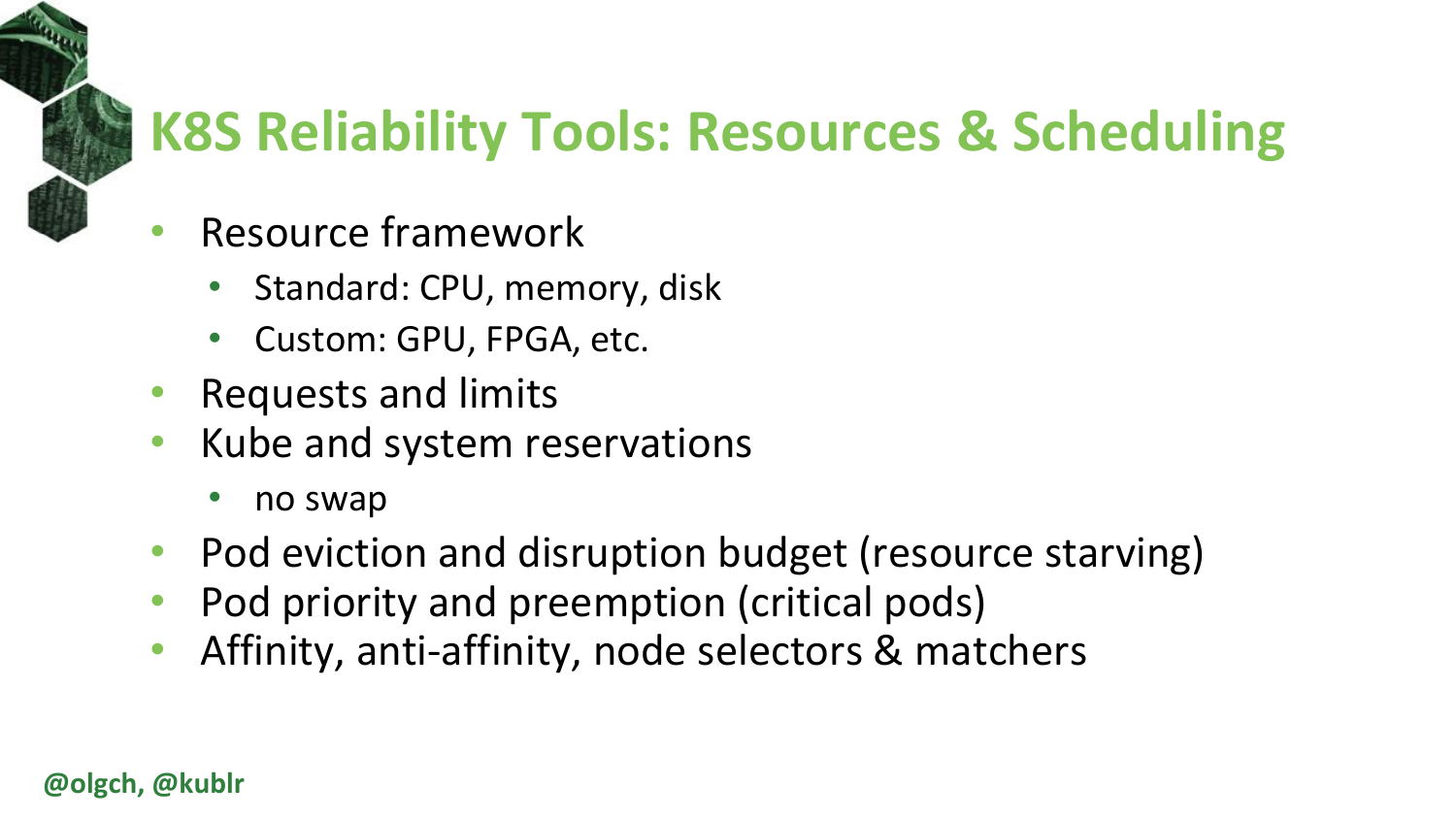## **K8S Reliability Tools: Autoscaling**

### **Horizontal pod autoscaler (HPA)**

### **Vertical pod autoscaler (VPA)**

• In-place updates - WIP (issue #5774)

### **Cluster Autoscaler**

- Depends on infrastructure provider uses node groups AWS ASG, Azure ScaleSets, ...
- Supports AWS, Azure, GCE, GKE, Openstack, Alibaba Cloud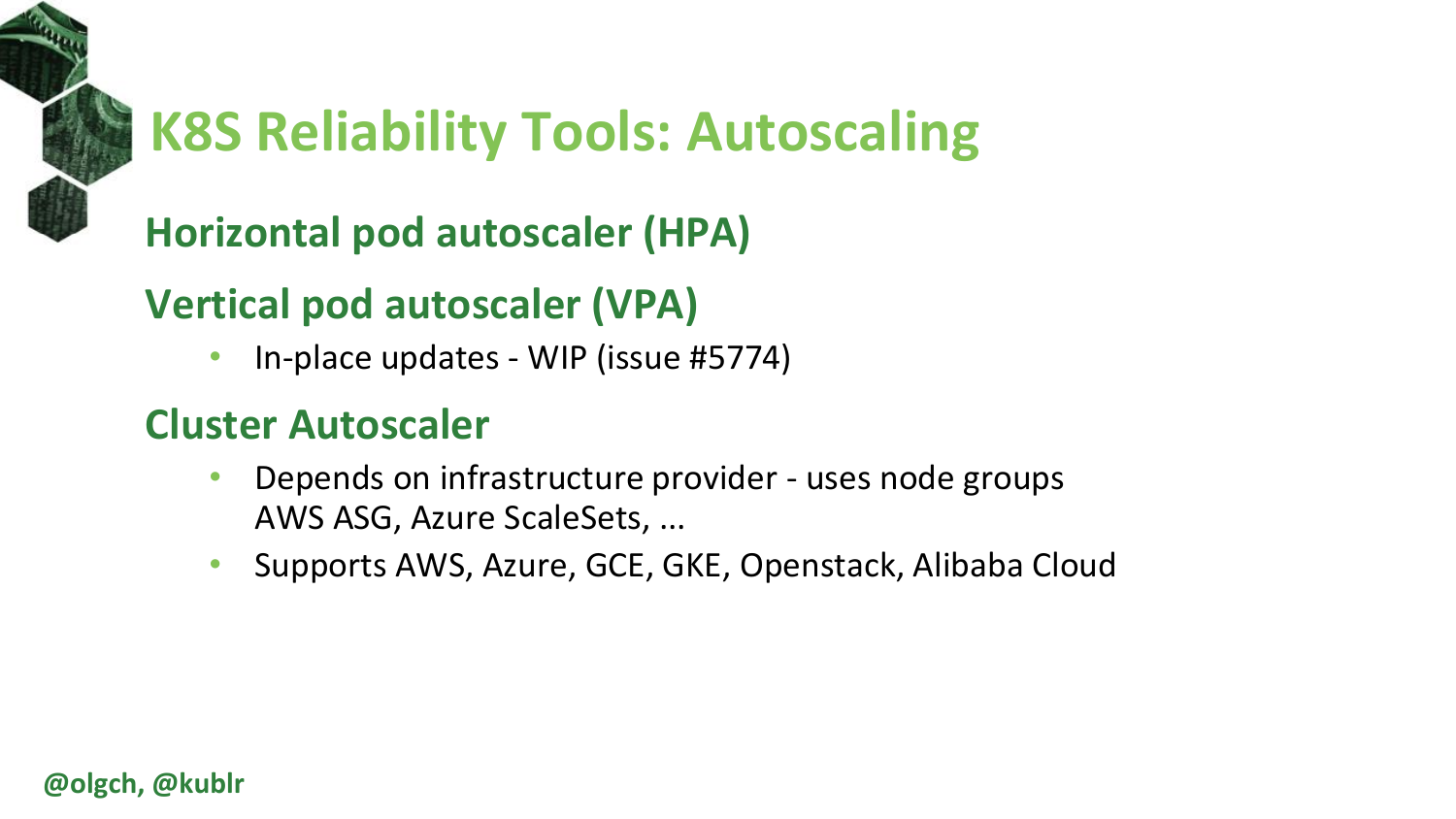## **Full Stack Reliability**

### **Applications/pods/containers "Middleware"**

- Operations: monitoring, log collection, alerting, etc.
- Lifecycle: CI/CD, SCM, binary repo, etc.
- Container management: registry, scanning, governance, etc.
- **Container Persistence:** cloud native storage, DB, messaging **Container Orchestrator:** Kubernetes
	- "Essentials": overlay network, DNS, autoscaler, etc.
	- Core: K8S etcd, master, worker components
	- Container engine: Docker, CRI-O, etc.

**OS:** kernel, network, devices, services, etc. **Infrastructure:** "raw" compute, network, storage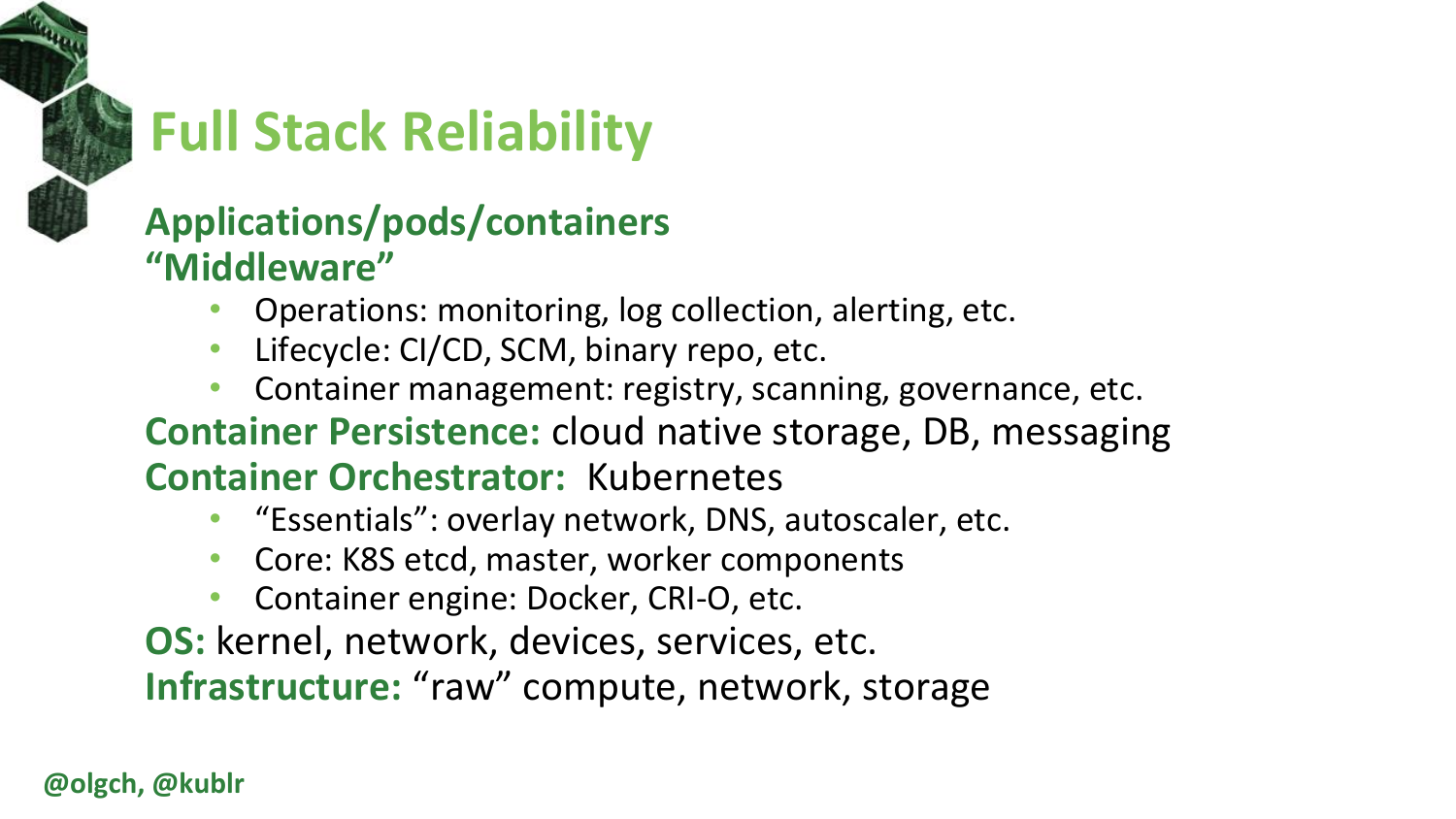

## **Architecture 101**

- Layers are separate and independent
- Disposable/"restartable" components
- Re-attachable dependencies (including data)
- Persistent state is separate from disposable processes Pets vs cattle - only data is allowed to be pets (ideally)

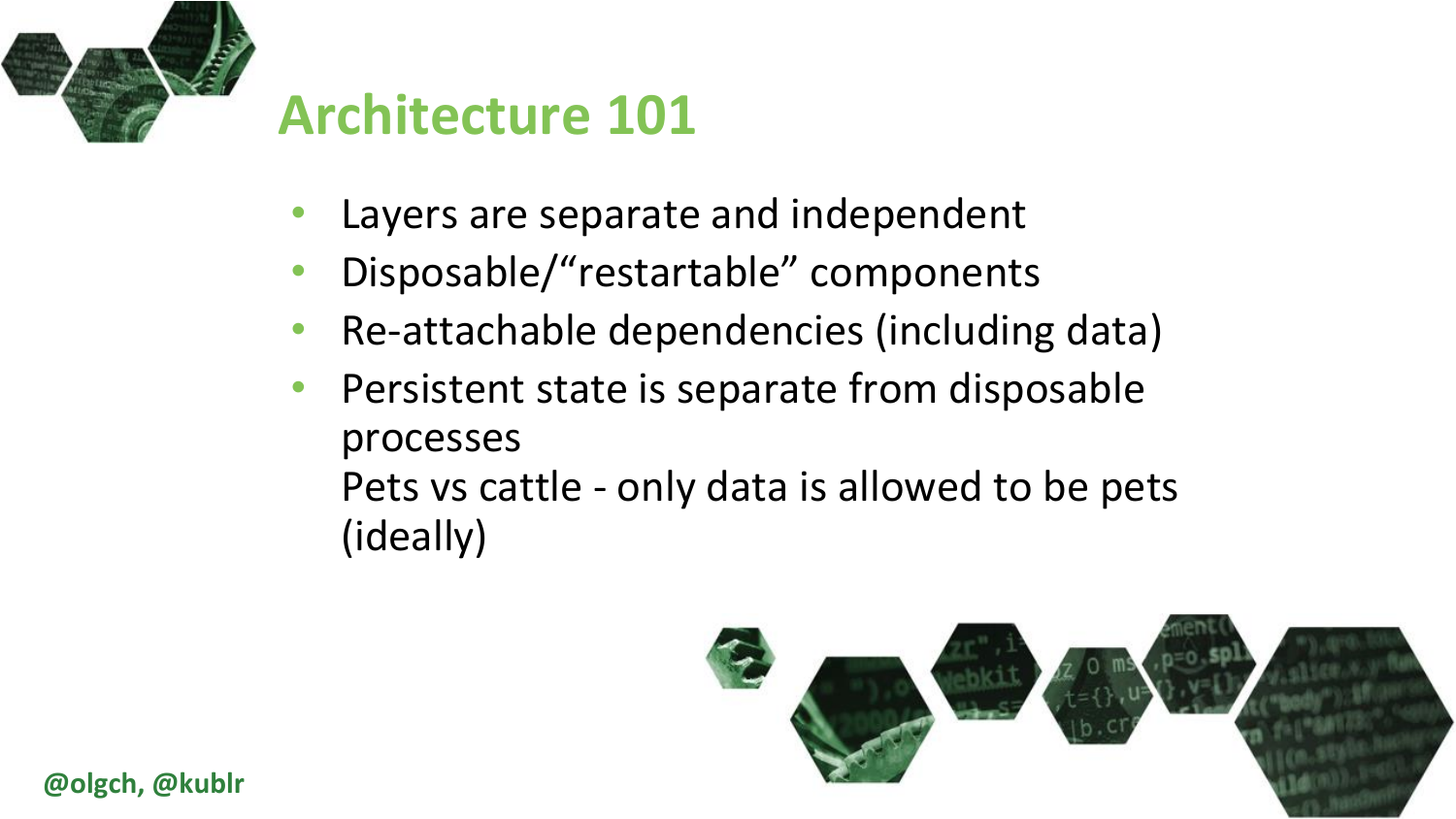## **Infrastructure and OS**

#### **If a node has a problem...**

- Try to fix it (pet)
- Replace or reset it (cattle)

#### **Tools**

- In-cluster: npd, weaveworks kured, ...
	- hardware, kernel, servicer, container runtime issues
	- reboot
- Infrastructure provider automation
	- AWS ASG, Azure Scale Set, ...
- External node auto recovery logic
	- Custom + infrastructure provider API
	- Cluster management solution
	- (Future) cluster API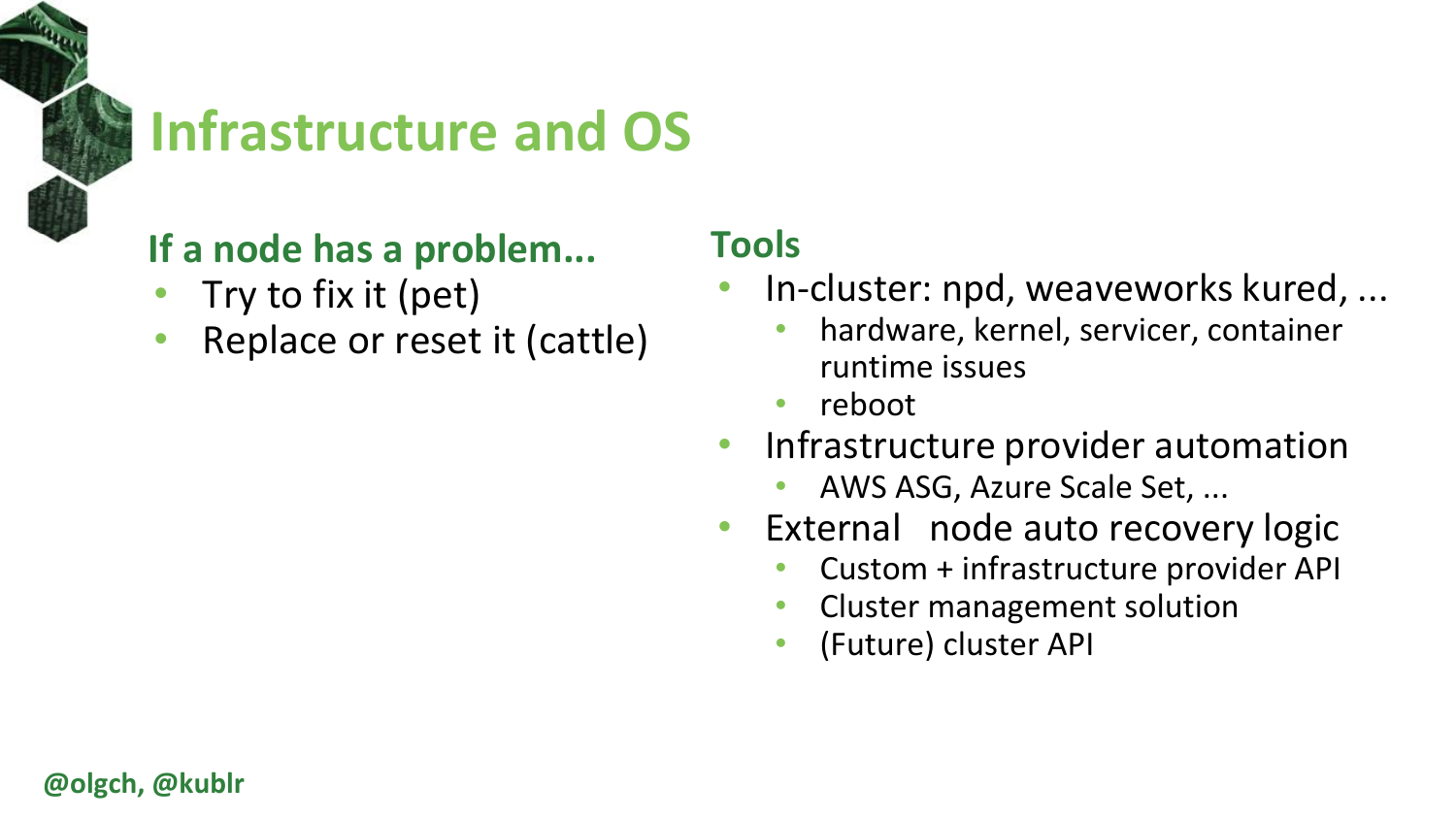## **Kubernetes Components: Auto-Recovery**

### **Components**

- **etcd**
- **Master:** API server, controller manager, scheduler
- Worker: kubelet, kube-proxy
- **Container runtime:** Docker, CRI-O

**Already 12 factor**

### **Monitor liveliness, automate restart**

- Run as services
- Run as static pods

### **Dependencies to care about**

- etcd data
- K8S keys and certificates
- Configuration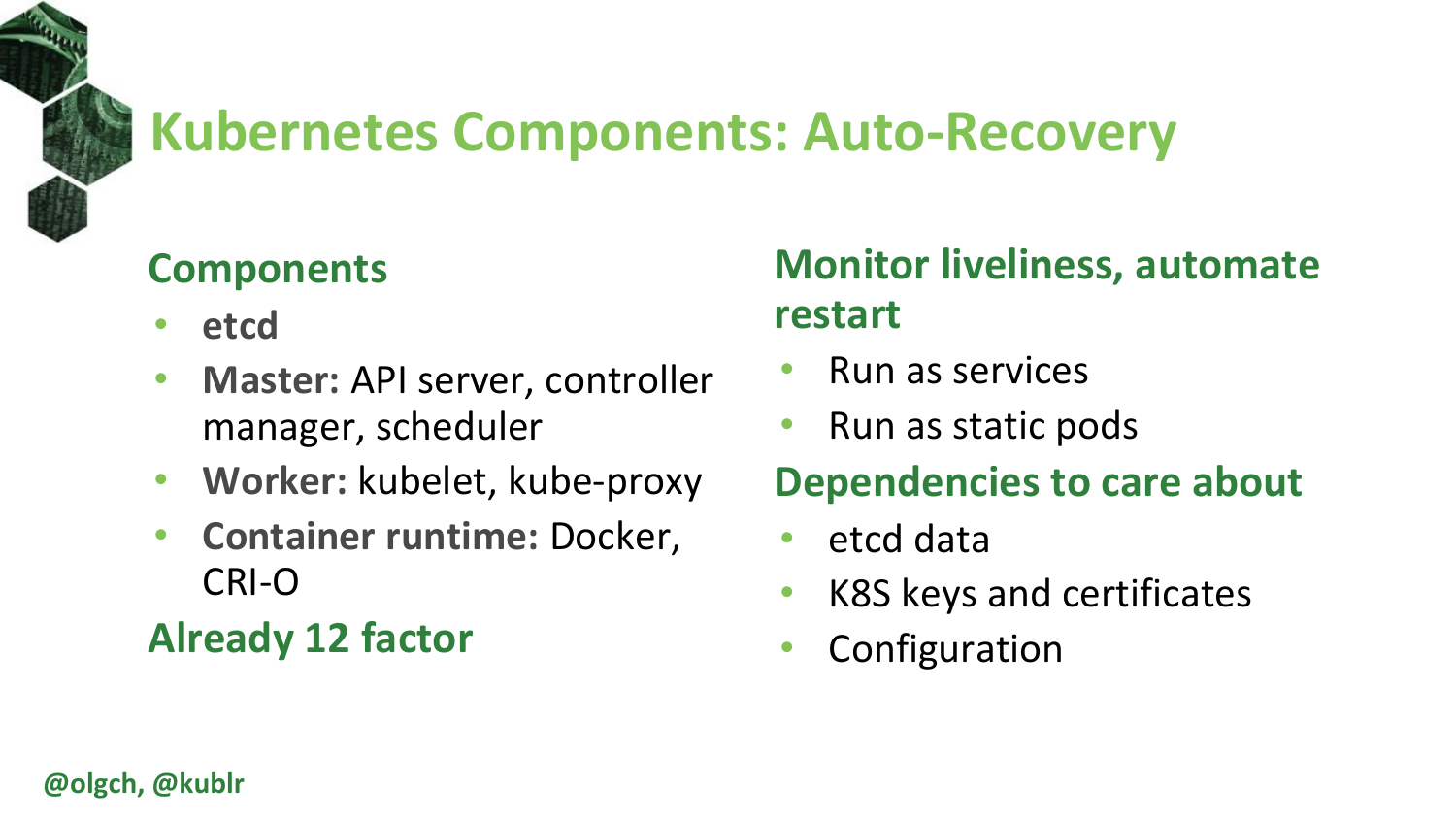## **Kubernetes Components: Multi-Master**

#### **K8S multi-master**

- **Pros**: HA, scaling
- **Cons:** need LB (server or client)

#### **etcd cluster**

- **Pros:** HA, data replication
- **Cons**: latency, ops complexity

#### **etcd data**

- Local ephemeral
- Local persistent (survives node failure)
- Remote persistent (survives node replacement)

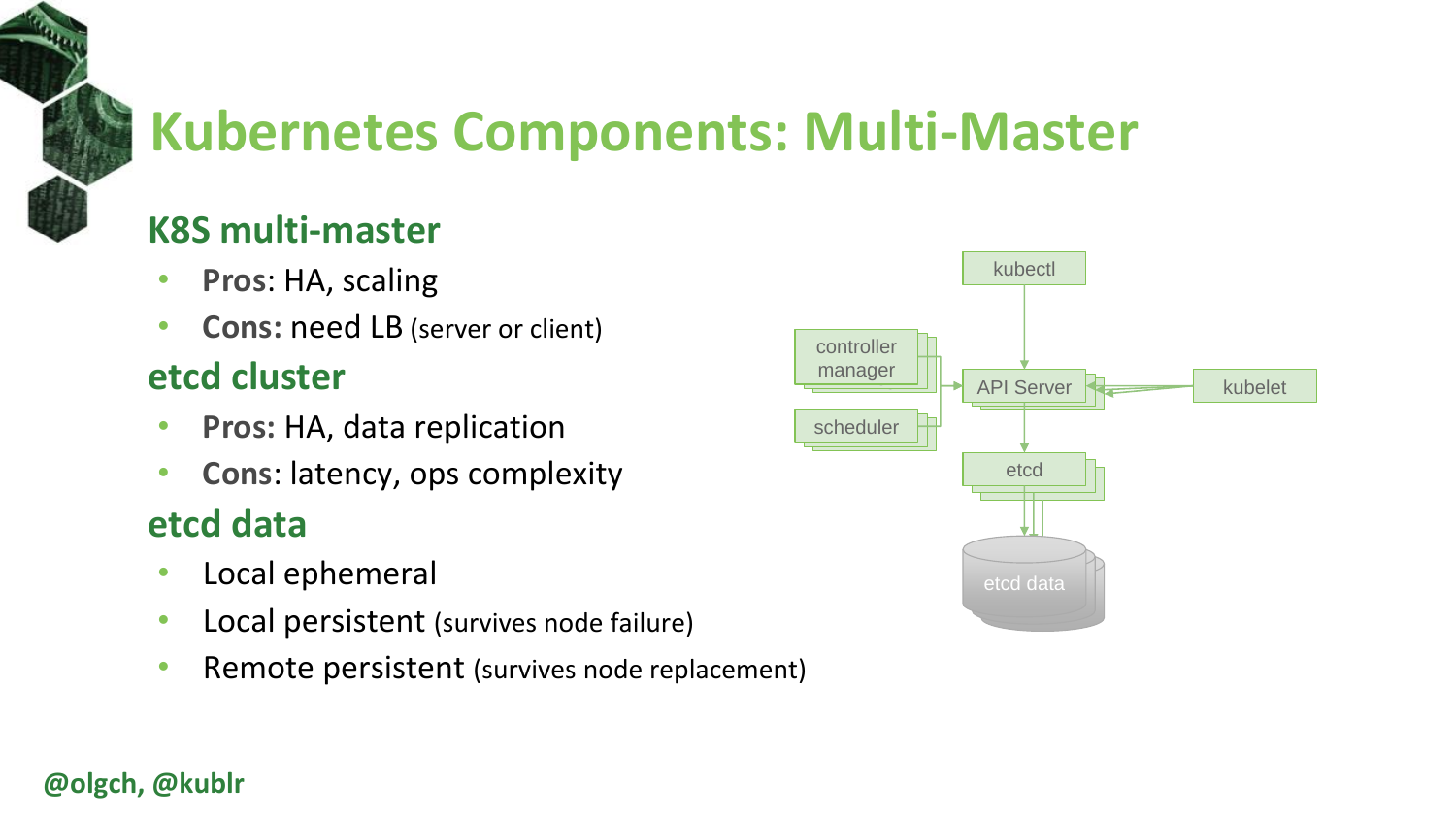## **Container Persistence**

- **Persistent volumes**
- **Volume provisioning**
- **Storage categories**
	- Native block storage: AWS EBS, Azure Disk, vSphere volume, attached block device, etc.
	- HostPath
	- Managed network storage: NFS, iSCSI, NAS/SAN, AWS EFS, etc.
- **Some of the idiosyncrasies**
	- Topology sensitivity (e.g. AZ-local, host-local)
	- Cloud provider limitations (e.g. number of attached disks)
	- Kubernetes integration (e.g. provisioning and snapshots)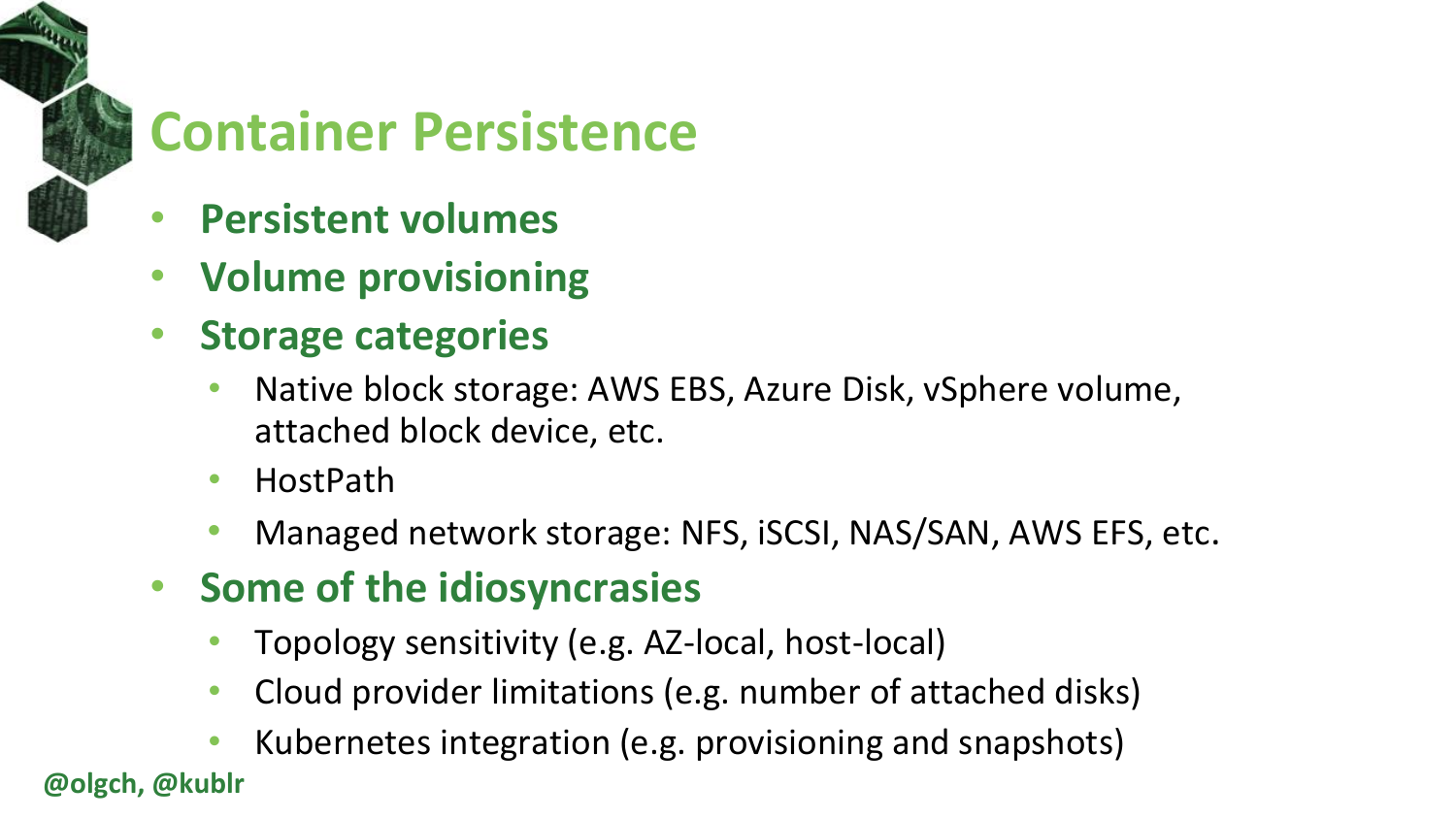## **Cloud Native Storage**

### • **Integrates with Kubernetes**

- CSI, FlexVolume, or native
- Volume provisioners
- Snapshots support
- **Runs in cluster or externally**
- **Approach**
	- Flexible storage on top of backing storage
	- Augmenting and extending backing storage
- **Backing storage:** local, managed, Kubernetes PV
- **Examples:** Rook/Ceph, Portworx, Nuvoloso, GlusterFS, Linstor, OpenEBS, etc.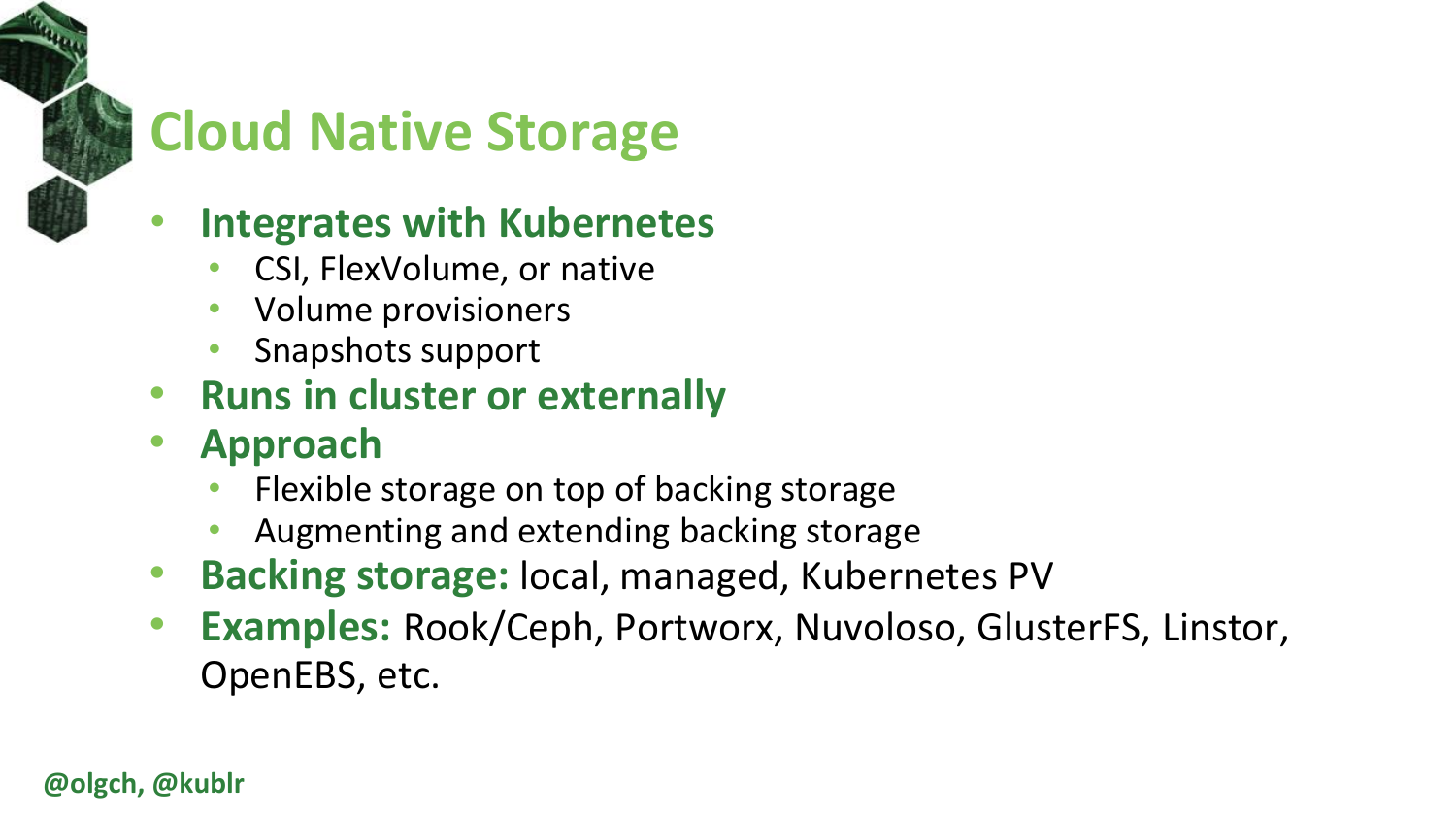

## **Cloud Native Storage: Rook/Ceph**

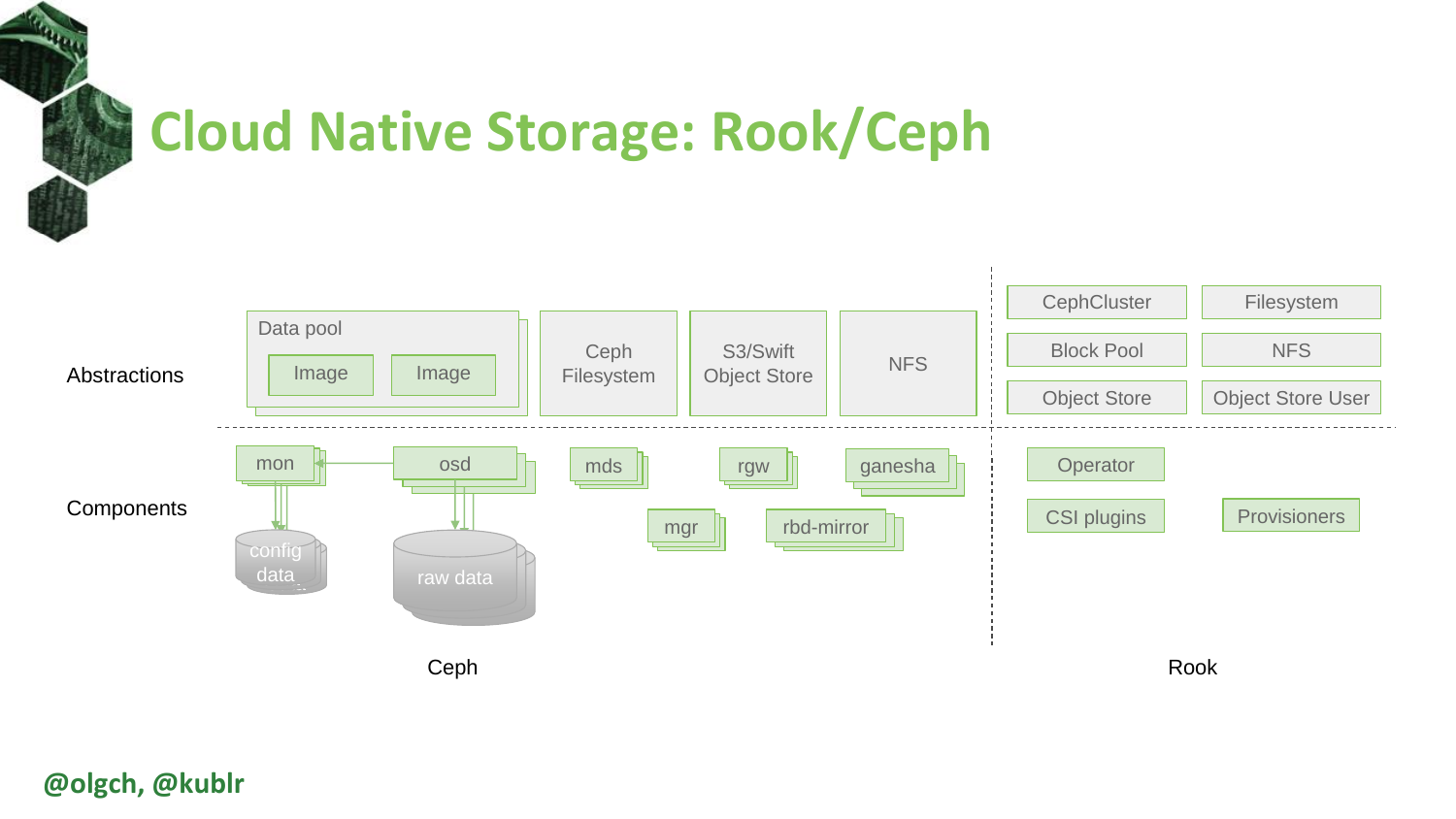## **Middleware**

**Operations:** monitoring, log collection, alerting, etc. **Lifecycle:** CI/CD, SCM, binary repo, etc. **Container management:** registry, scanning, governance, etc.

### **Deployment options:**

- Managed service
- In Kubernetes
- Deploy separately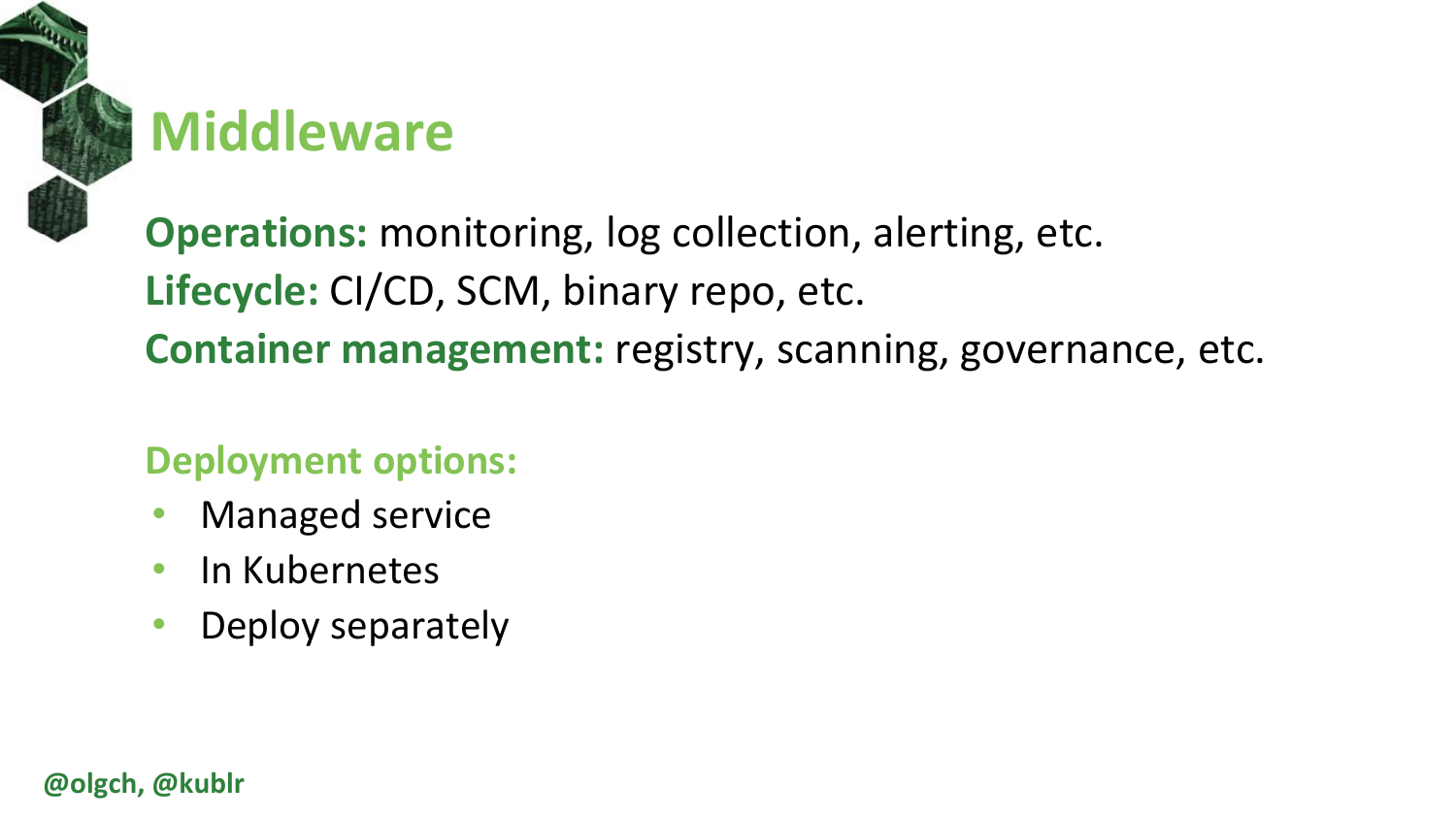## **Something Missing? Multi-Site**

- Region to region; cloud to cloud; cloud to on-prem (hybrid)
- One cluster  $(\triangle)$  vs cluster per location  $(\sqrt)$

#### **Tasks**

- Physical network connectivity: VPN, direct
- Overlay network connectivity: Calico BGP peering, native routing, …
- Cross-cluster DNS: CoreDNS
- Cross-cluster deployment: K8S federation
- Cross-cluster ingress, load balancing: K8S federation, DNS, CDN
- Cross-cluster data replication
	- native: e.g. AWS EBS, Snapshots inter-region transfer
	- CNS level: e.g. Ceph geo-replication
	- database level: e.g. Yugabyte geo-replication, sharding, ...
	- application level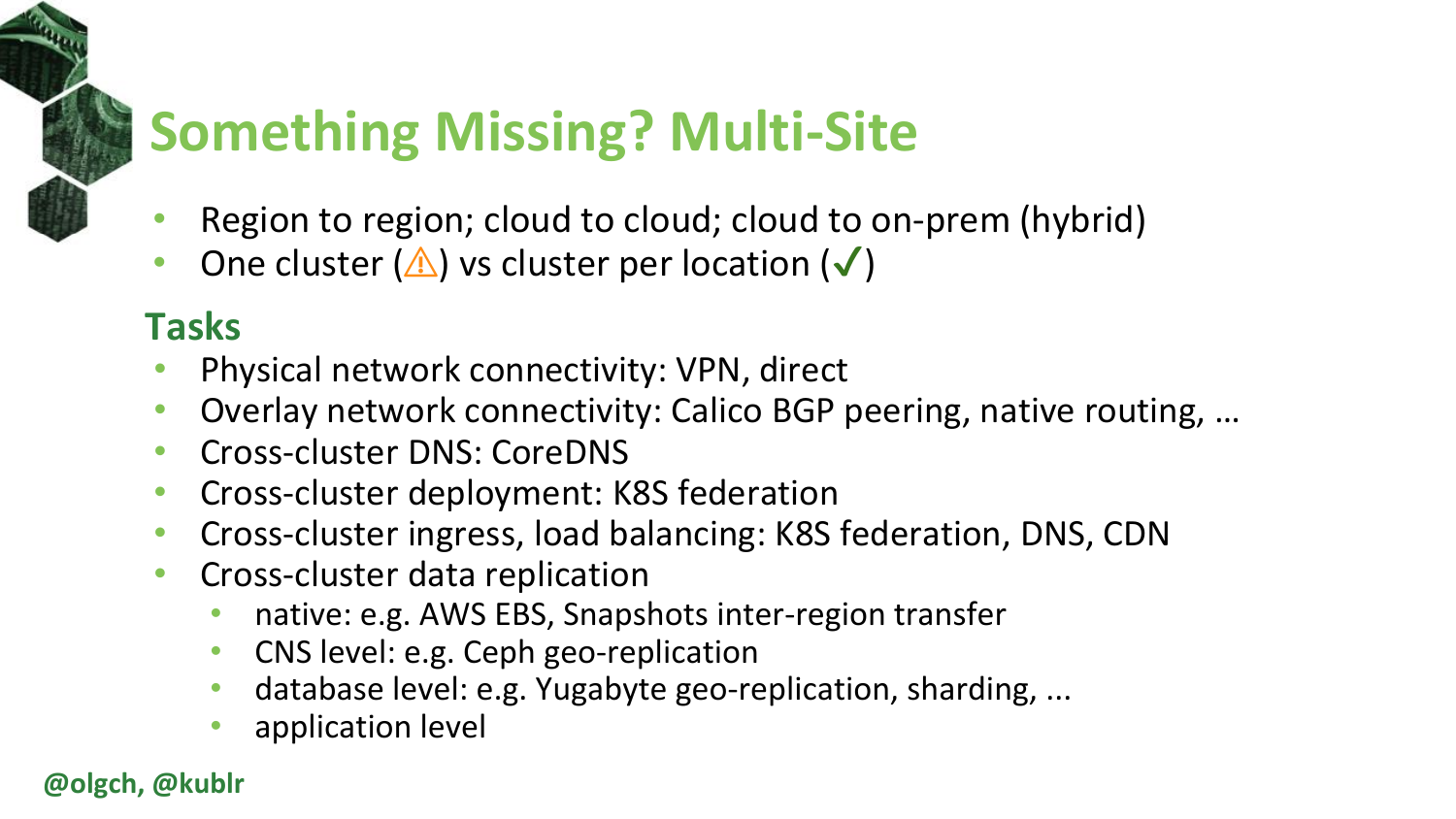## **To Recap...**

- Kubernetes provides robust tools for application reliability
- Underlying infrastructure and Kubernetes components recovery is responsibility of the cluster operator
- Kubernetes is just one of the layers
- Remember *Architecture 101* and assess all layers accordingly
- Middleware, and even CNS, can run in Kubernetes and be treated as regular applications to benefit from K8S capabilities
- Multi-site HA, balancing, failover is much easier with K8S and the cloud native ecosystem. Still requires careful planning!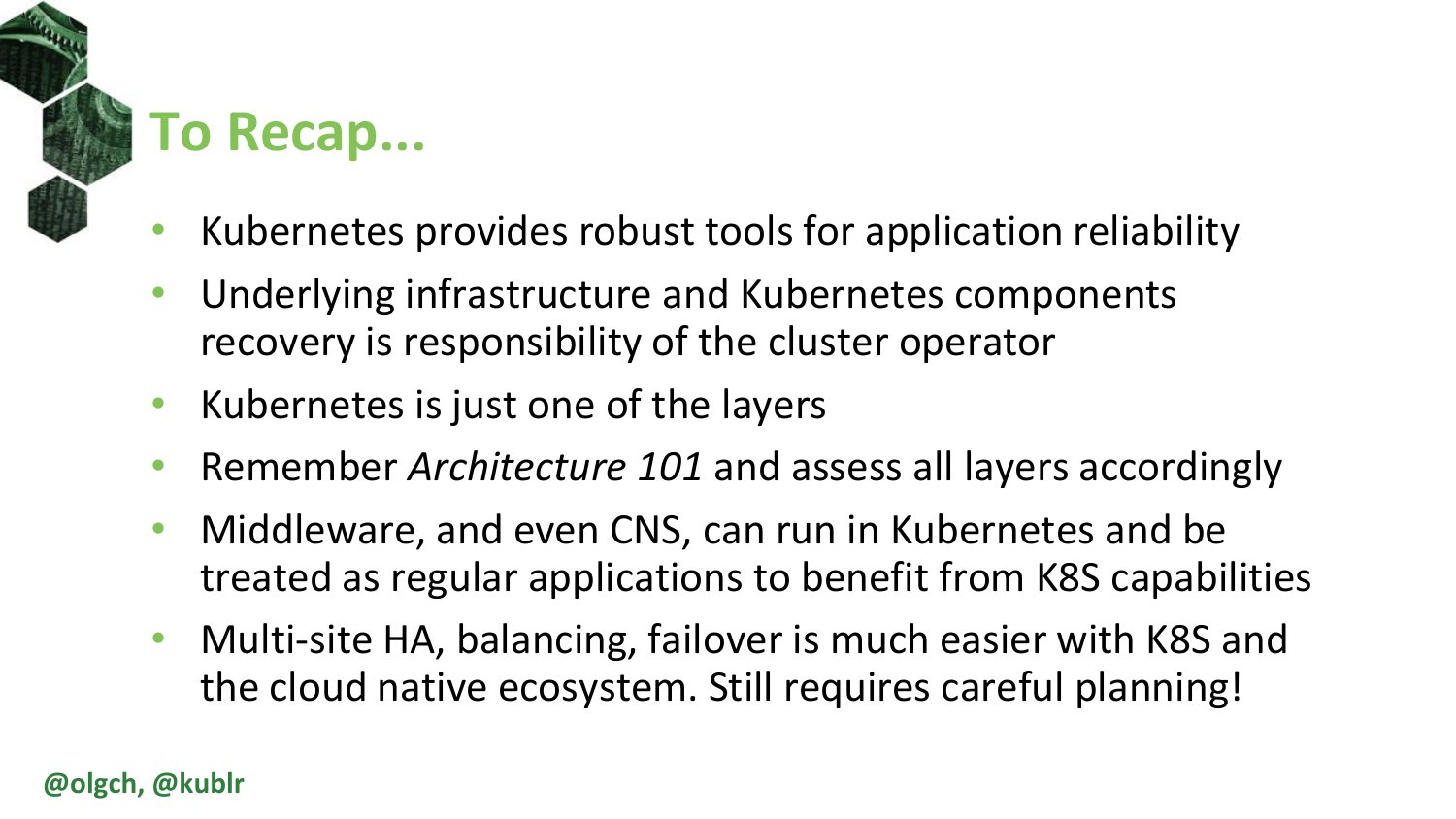